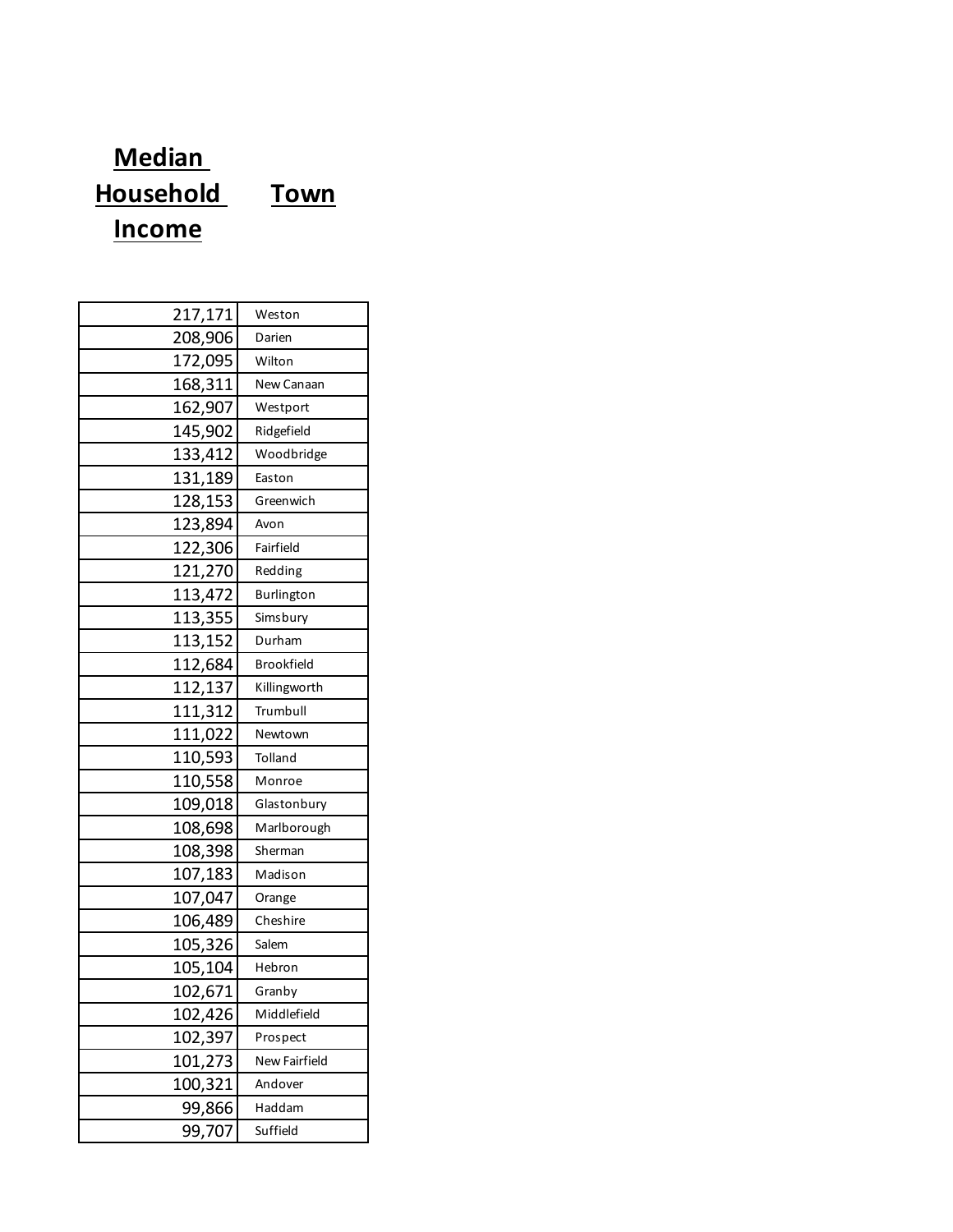| 99,132 | Guilford            |
|--------|---------------------|
| 98,424 | Bridgewater         |
| 97,756 | Middlebury          |
| 97,389 | South Windsor       |
| 97,313 | Colchester          |
| 97,296 | Oxford              |
| 97,254 | Bethany             |
| 97,019 | Bolton              |
| 96,875 | Roxbury             |
| 96,299 | East Hampton        |
| 95,865 | Union               |
| 95,735 | Barkhamsted         |
| 95,605 | Somers              |
| 92,361 | Goshen              |
| 92,125 | <b>Bethel</b>       |
| 91,964 | Hartland            |
| 91,875 | Harwinton           |
| 91,712 | Farmington          |
| 91,053 | Pomfret             |
| 90,865 | Warren              |
| 90,417 | Portland            |
| 90,309 | Coventry            |
| 89,986 | Columbia            |
| 89,375 | Lebanon             |
| 87,810 | Berlin              |
| 87,708 | Franklin            |
| 87,596 | New Hartford        |
| 87,326 | Canton              |
| 87,025 | Old Lyme            |
| 86,870 | Shelton             |
| 86,569 | West Hartford       |
| 86,376 | Essex               |
| 86,340 | North Haven         |
| 85,545 | Ellington           |
| 84,825 | Ledyard             |
| 84,697 | North Branford      |
| 84,306 | Bethlehem           |
| 84,058 | Southbury           |
| 84,029 | East Lyme           |
| 83,862 | Canterbury          |
| 83,750 | Morris              |
| 83,155 | <b>Beacon Falls</b> |
| 82,794 | Salisbury           |
| 82,704 | Southington         |
| 82,361 | Litchfield          |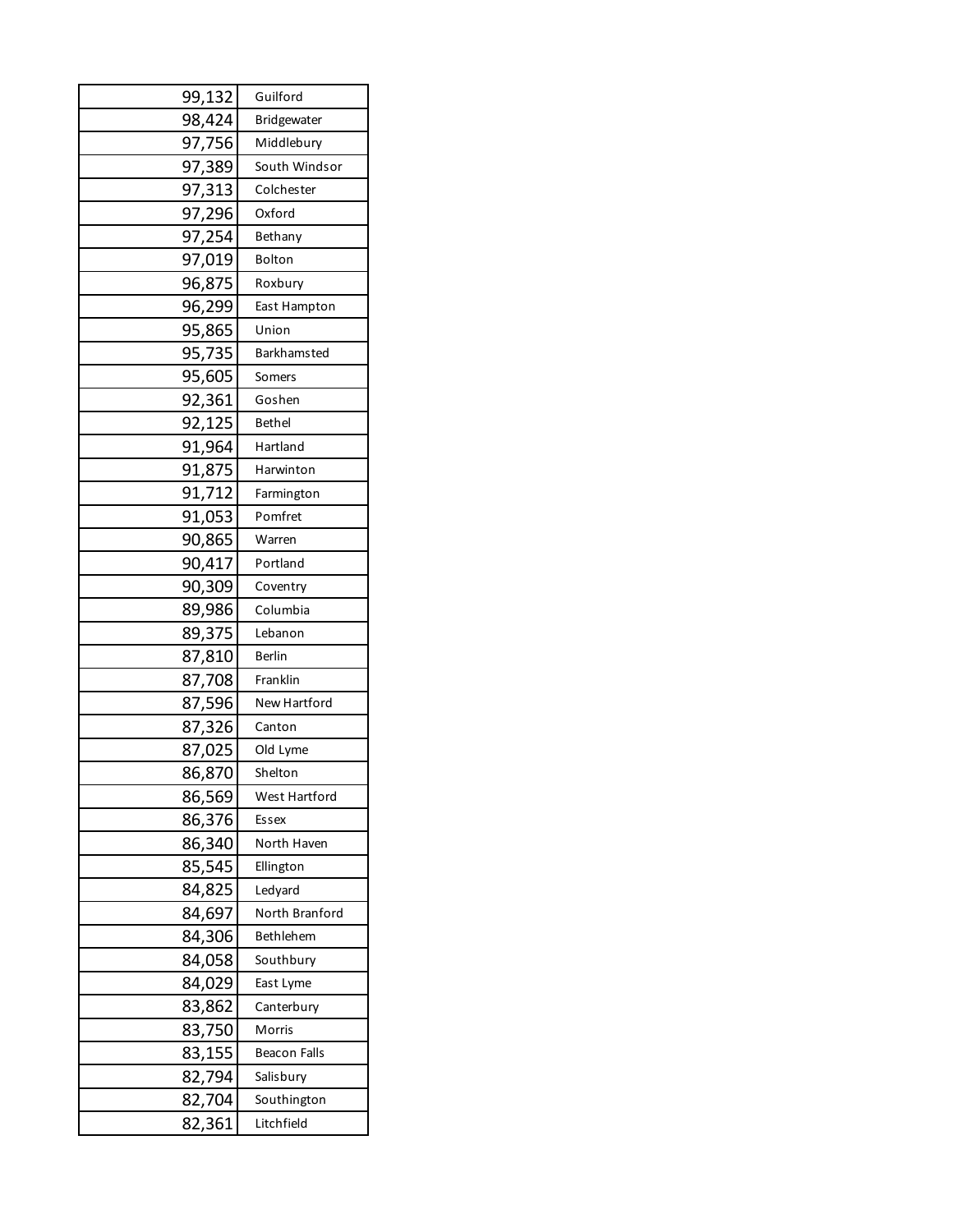| 82,117 | East Haddam      |
|--------|------------------|
| 82,081 | Cromwell         |
| 81,982 | Windsor          |
| 81,650 | Lyme             |
| 81,576 | Rocky Hill       |
| 81,354 | Washington       |
| 81,200 | Lisbon           |
| 81,172 | Colebrook        |
| 80,350 | Woodbury         |
| 80,323 | Wolcott          |
| 80,247 | Milford          |
| 79,960 | Newington        |
| 79,896 | Scotland         |
| 79,359 | Stamford         |
| 78,750 | Chester          |
| 78,722 | Watertown        |
| 78,594 | Woodstock        |
| 78,466 | Eastford         |
| 78,346 | Westbrook        |
| 78,343 | New Milford      |
| 77,870 | Ashford          |
| 77,295 | Stonington       |
| 77,195 | Wethersfield     |
| 77,045 | Bozrah           |
| 76,991 | Seymour          |
| 76,987 | Norwalk          |
| 76,625 | Hampton          |
| 76,012 | Voluntown        |
| 75,956 | Waterford        |
| 75,954 | North Stonington |
| 75,833 | Cornwall         |
| 74,798 | East Windsor     |
| 74,625 | Sharon           |
| 74,060 | Wallingford      |
| 73,526 | Willington       |
| 72,875 | Norfolk          |
| 72,762 | Bloomfield       |
| 72,684 | East Granby      |
| 72,321 | Canaan           |
| 72,220 | Sterling         |
| 71,938 | <b>Branford</b>  |
| 71,796 | Old Saybrook     |
| 71,455 | Clinton          |
| 70,791 | Hamden           |
| 70,167 | Plymouth         |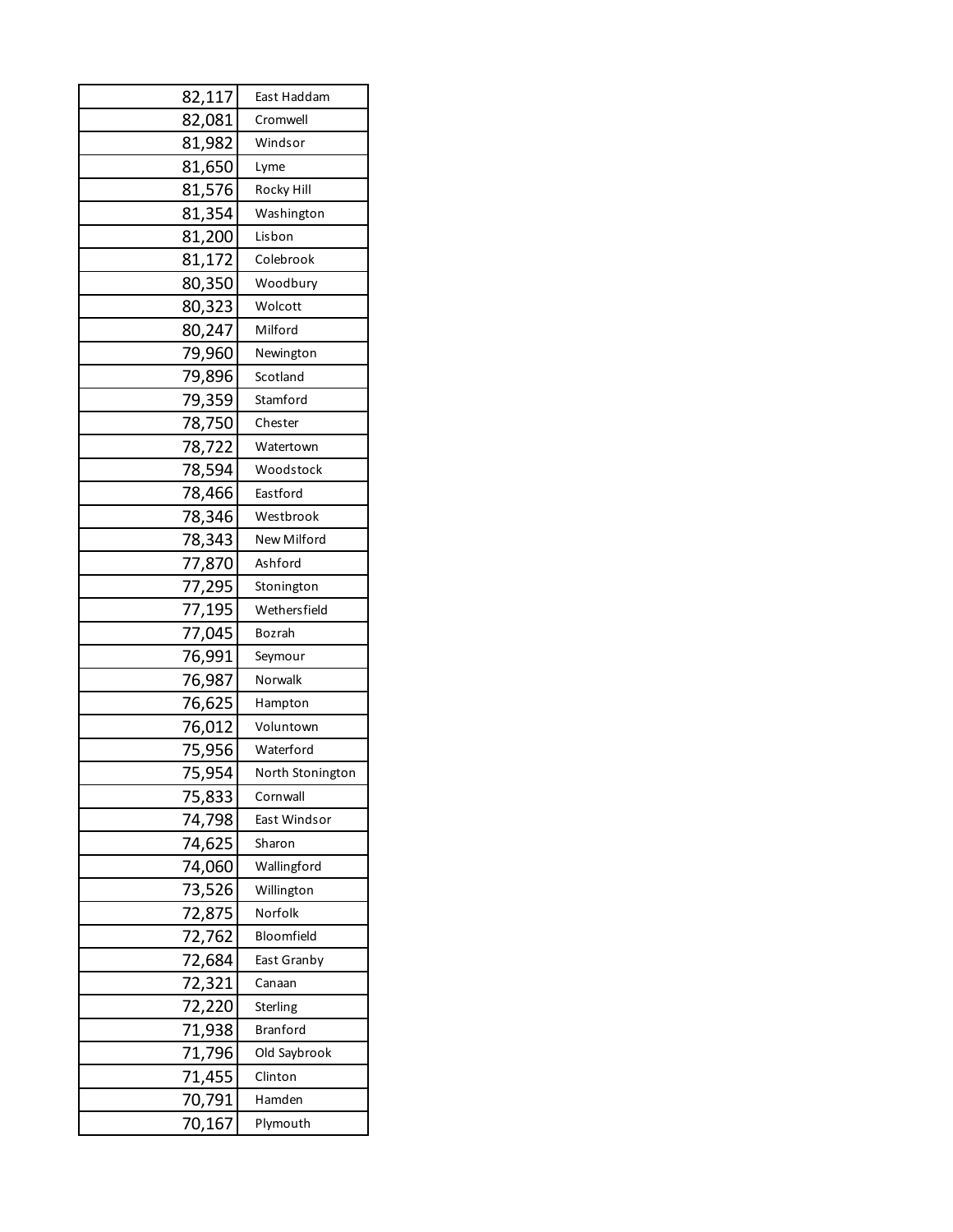| 70,036 | Montville            |
|--------|----------------------|
| 69,924 | Thompson             |
| 69,395 | Deep River           |
| 69,275 | Preston              |
| 69,231 | North Canaan         |
| 68,944 | <b>Windsor Locks</b> |
| 67,377 | Enfield              |
| 67,191 | Thomaston            |
| 67,054 | Chaplin              |
| 66,886 | Stratford            |
| 66,676 | Danbury              |
| 64,063 | Sprague              |
| 63,691 | Middletown           |
| 63,158 | Manchester           |
| 63,120 | East Haven           |
| 62,371 | Stafford             |
| 62,137 | Groton               |
| 61,478 | Bristol              |
| 60,714 | Kent                 |
| 60,694 | Brooklyn             |
| 60,673 | Plainfield           |
| 60,263 | Mansfield            |
| 59,961 | Vernon               |
| 59,153 | Gris wold            |
| 58,500 | Plainville           |
| 58,078 | Naugatuck            |
| 56,264 | Torrington           |
| 55,764 | Killingly            |
| 54,588 | Meriden              |
| 52,757 | Winchester           |
| 51,621 | Putnam               |
| 51,596 | Derby                |
| 50,846 | West Haven           |
| 50,078 | Norwich              |
| 48,369 | East Hartford        |
| 43,305 | Ansonia              |
| 41,801 | <b>Bridgeport</b>    |
| 41,398 | Windham              |
| 40,467 | Waterbury            |
| 40,457 | <b>New Britain</b>   |
| 37,192 | New Haven            |
| 36,250 | New London           |
| 30,630 | Hartford             |

**Connecticut 2015 Income Statistics**